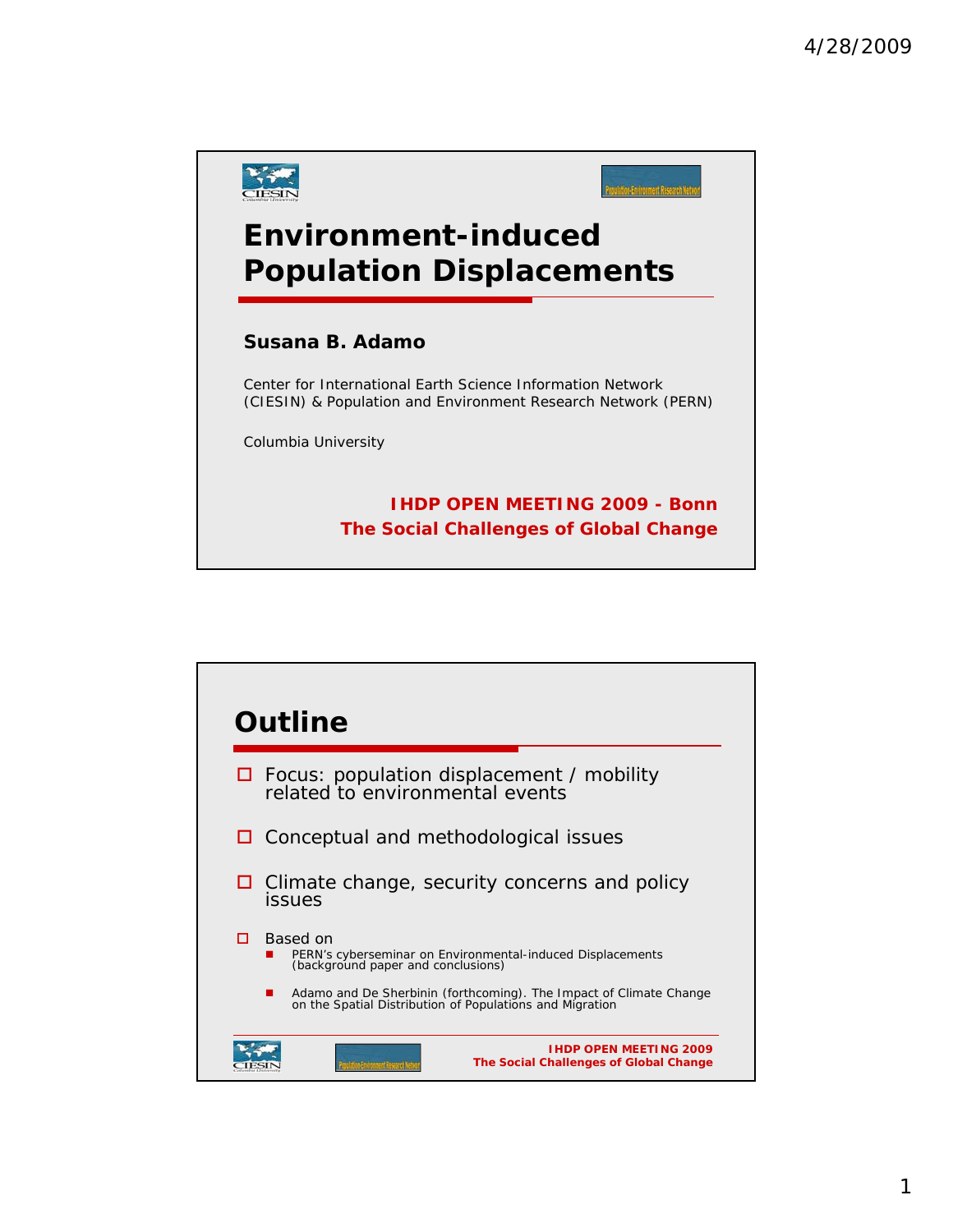

| The propensity to migrate in<br>relation to environmental<br>change        | The impact of migration on<br>the environment                          | Interactions between migration,<br>environmental change, human<br>security and conflict |
|----------------------------------------------------------------------------|------------------------------------------------------------------------|-----------------------------------------------------------------------------------------|
| A. Migration at less advanced<br>stages of gradual environmental<br>change | E. Migration's impact on the<br>environment in areas of<br>destination | G. Human security challenges of<br>environmental change and migration.                  |
| B. Migration at advanced stages<br>of gradual environmental change         | F. Migration's impact on the<br>environment in areas of origin         | H. Conflict potential of<br>environmental change and migration                          |
| C. Migration due to extreme<br>environmental events                        |                                                                        |                                                                                         |
| D. Migration due to large-scale<br>development and land<br>conservation    |                                                                        |                                                                                         |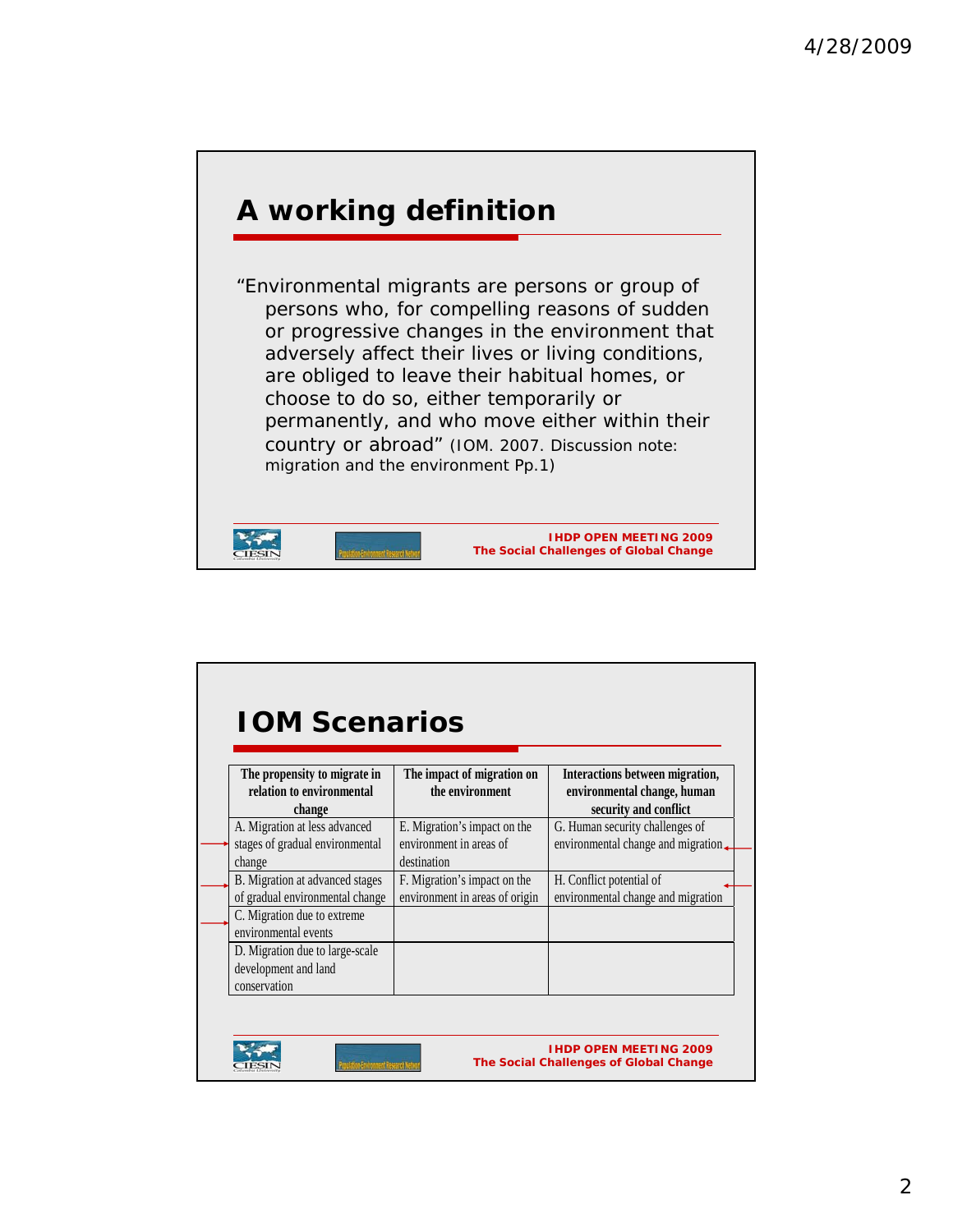

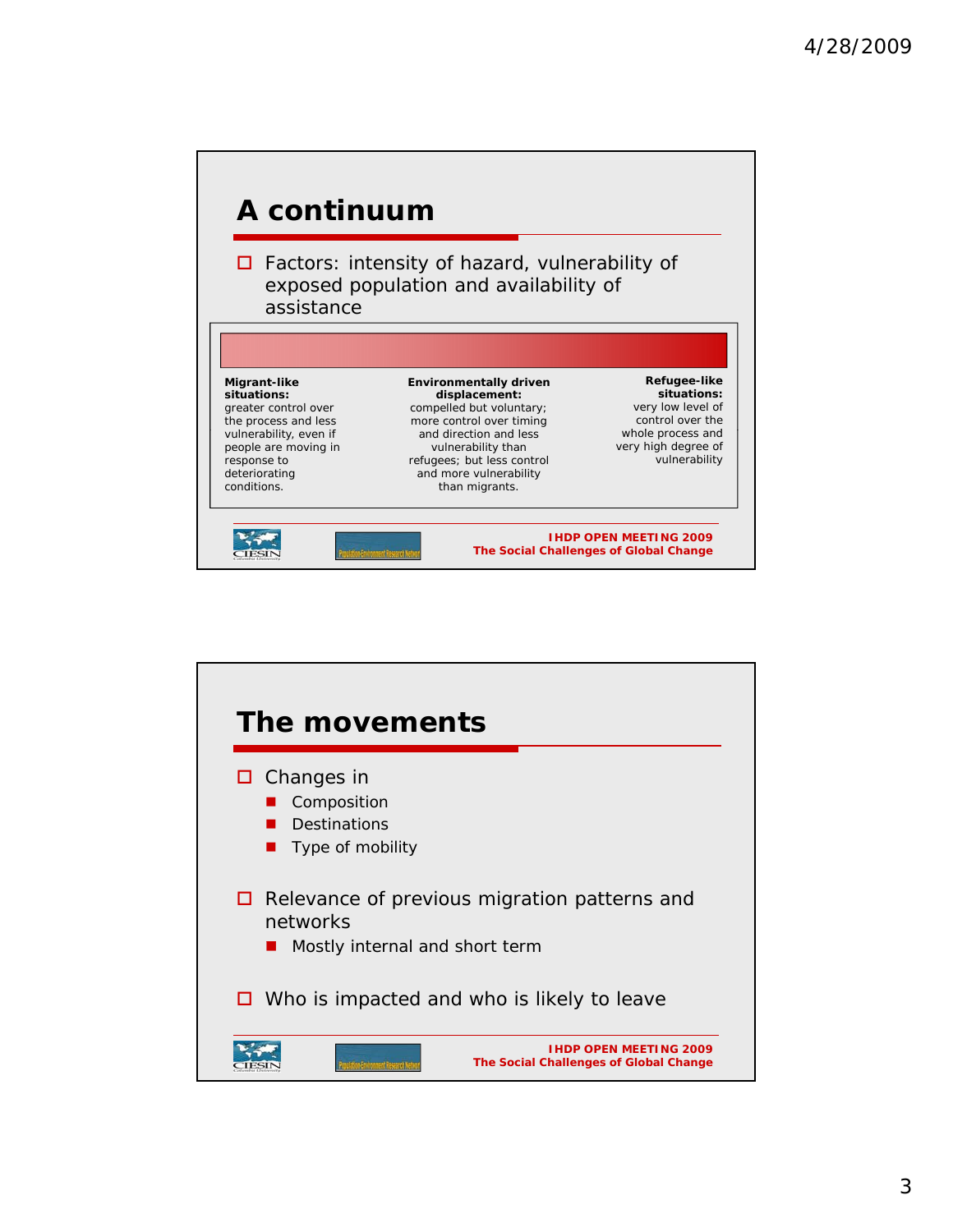

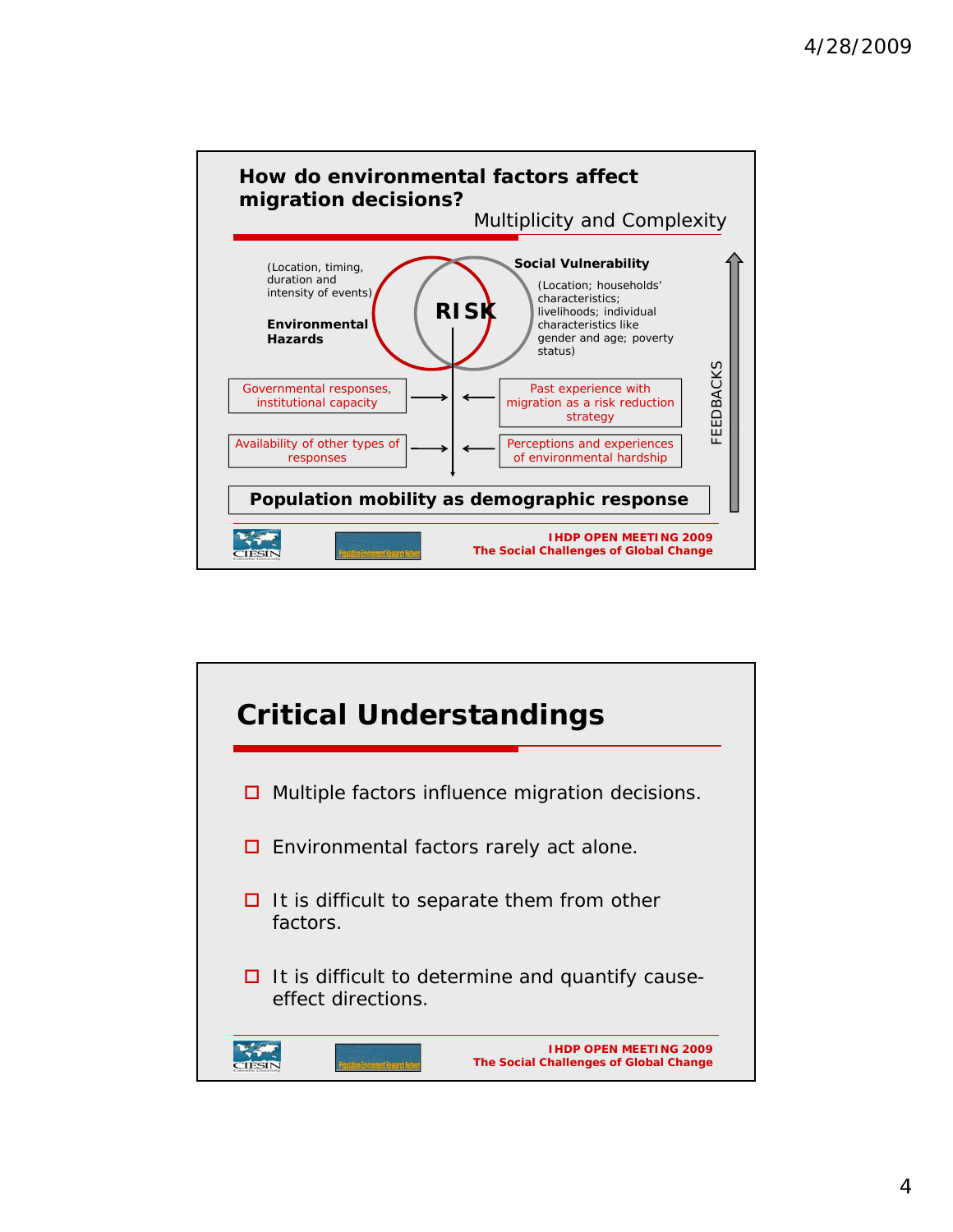

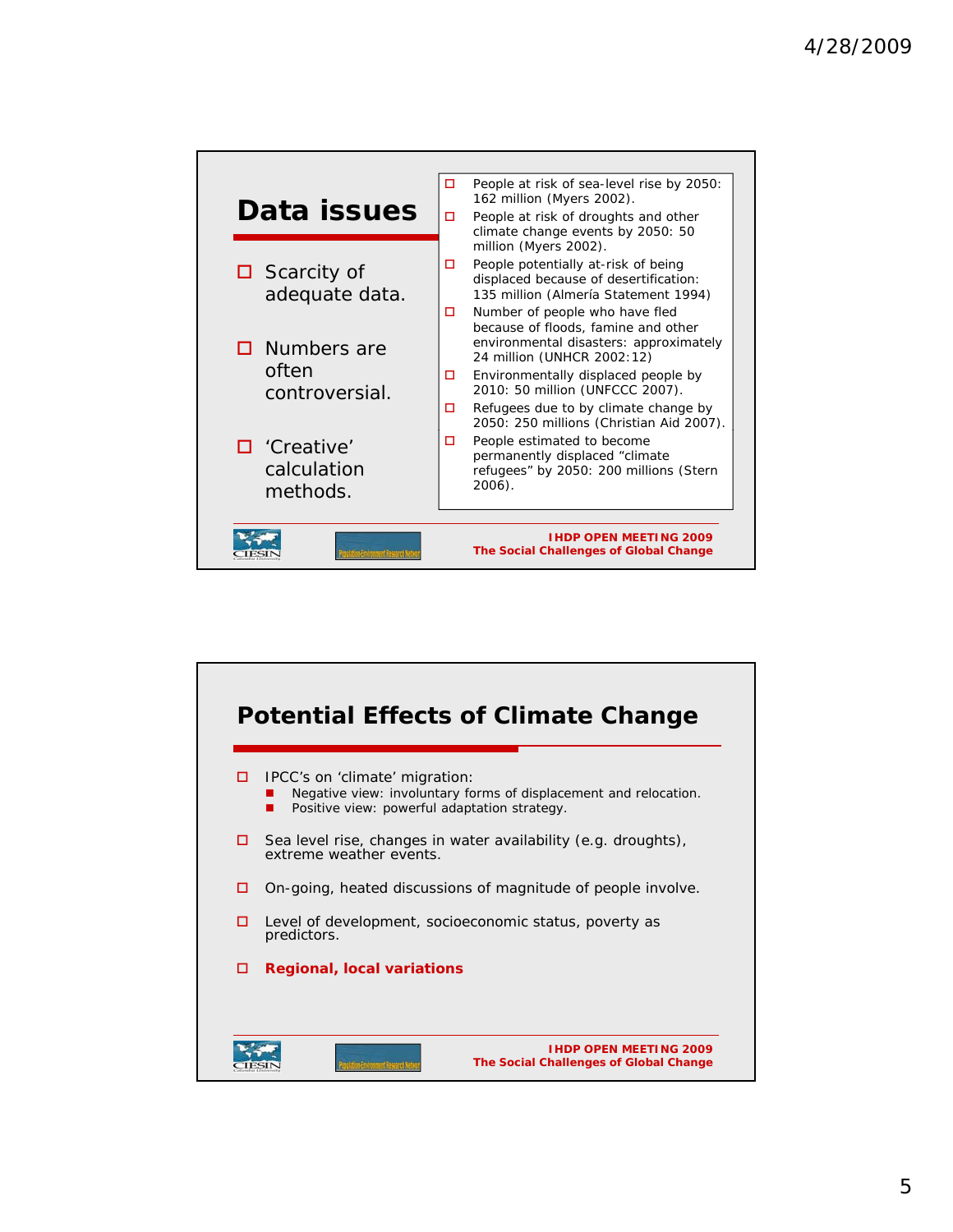